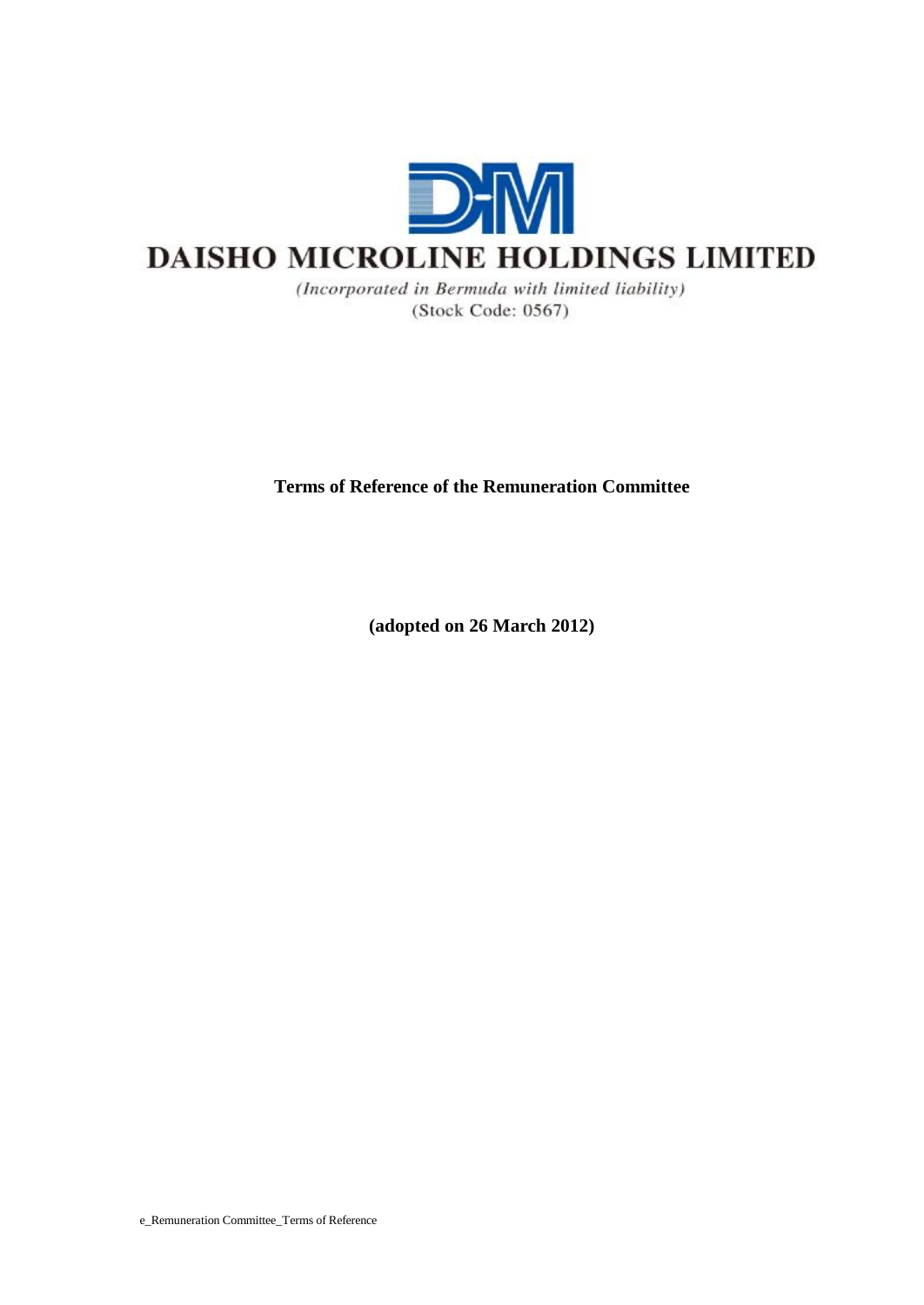# **Daisho Microline Holdings Limited**

# **Terms of Reference of the Remuneration Committee (adopted on 26 March 2012)**

**-------------------------------------------------------------------------------------------------------------**

### **1. Constitution**

1.1 The Board of Directors (the "Board") of Daisho Microline Holdings Limited (the "Company") had resolved on 22 December 2005 to establish a committee known as the Remuneration Committee (the "Committee") to assist the Board to formulate and review the remuneration policy and the specific remuneration packages of all executive directors and senior management of the Company and its subsidiaries (collectively, the "Group").

### **2. Membership**

- 2.1 The Committee members shall be appointed by the Board from amongst the directors of the Company and shall consist of not less than three members. The majority of the Committee members must be independent non-executive directors.
- 2.2 The Chairman of the Committee shall be an independent non-executive director of the Company as appointed by the Board.
- 2.3 The terms of office of the Committee members shall be determined by the Board.
- 2.4 The quorum of the Committee shall be any two Committee members.
- 2.5 The Company Secretary of the Company, or any person duly appointed by the Committee, shall act as the secretary of the Committee.

### **3. Attendance at Meetings**

3.1 Only members of the Committee have the right to attend Committee meetings. The Committee may invite persons, including the Chairman, the Chief Executive and other senior management of the Company or the Group, to attend meetings where appropriate to assist in the effective discharge of the Committee's duties.

#### **4. Frequency of Meetings**

4.1 The Committee shall meet at least one time a year. Any Committee member or the secretary of the Committee may convene Committee meeting if necessary.

# **5. Minutes**

5.1 Full minutes of the Committee meeting should be kept by the secretary of the Committee. Draft and final version of minutes of the Committee meeting should be sent to all members of the Committee for their comment and records within a reasonable time after the meeting.